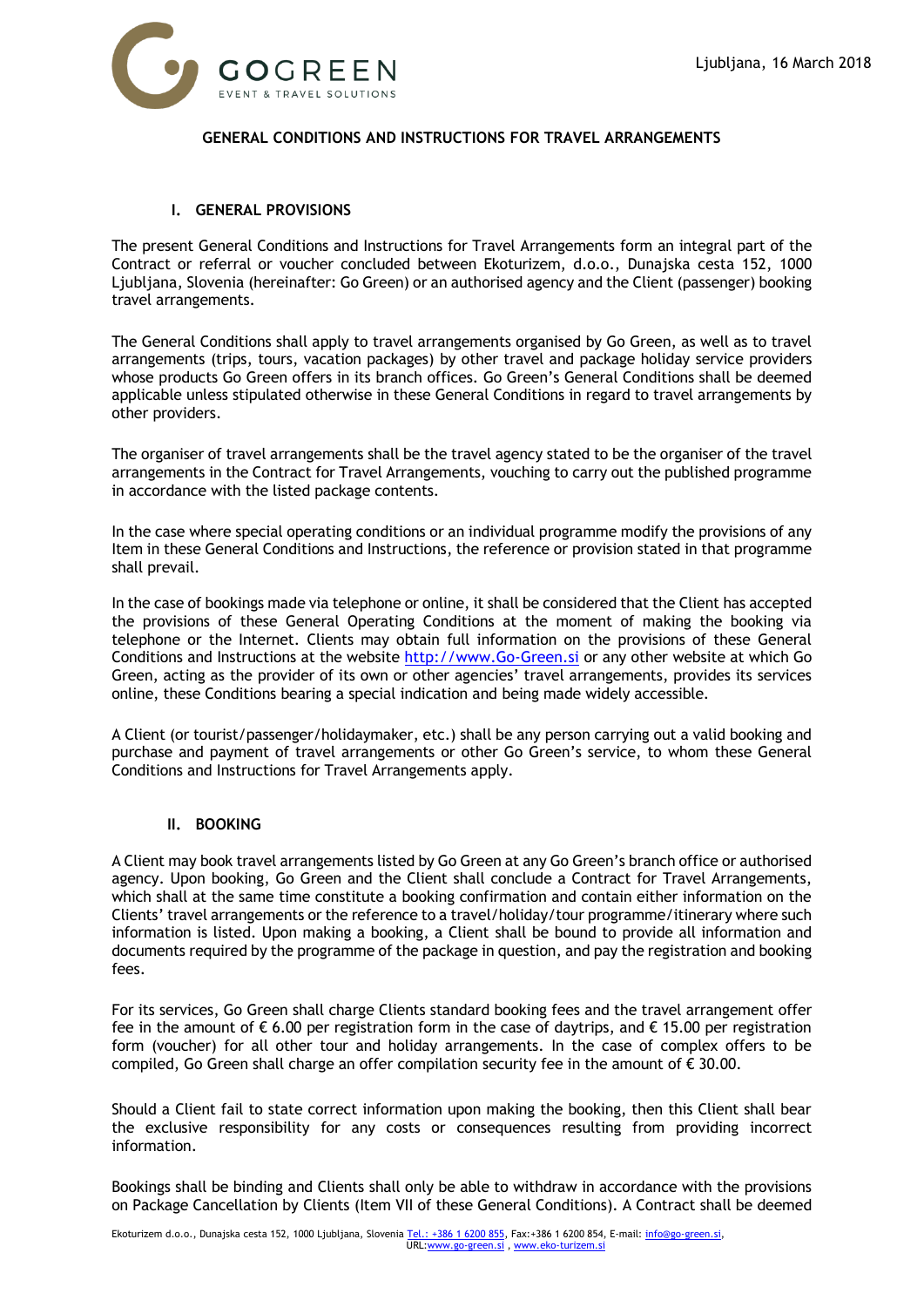

valid when it has been signed by a Client, or upon making the payment, regardless of whether it has been signed or not.

In addition to an express written booking or signed Contract, any other order made orally or in writing and containing the Client's first and last name(s) and the name(s) of other travellers, credit card number(s) or other payment instrument ID, the payment of registration fee shall or part thereof, payment of application or booking fee, an implicit act suggesting that a Client has made a binding booking, or a booking containing any of the abovementioned information, shall also be considered a binding booking.

When making a booking on request (RQ-request), a Client shall pay a security (guarantee) fee in the amount related to the scale of cancellation costs by the responsible organiser and the foreseen departure date, a minimum of  $\epsilon$  42.00. Thus, everything listed in these Conditions or in the conditions of the responsible organiser shall become legally binding for both the Client and the organiser should the responsible organiser confirm such a booking on request.

If a Client decides to make a booking on option (demand or offer), the applicable conditions for the conclusion of the Contract shall be those listed in the option document. The option shall not apply and shall not be binding for the Client nor the organiser in the event of force majeure or a 'stop booking' scenario.

#### **III. PAYMENT**

The date on which a Client carries out the payment at a Go Green cashier or an authorised agency or the date when payment arrives to Go Green's transaction account shall be considered the payment date.

Upon making the booking, a Client pays a registration fee in the amount of 30% of the selected travel arrangements, or the amount stated in the programme of the travel arrangements/itinerary of the tour/holiday, and the booking fee. The balance is to be paid at least 8 days prior to the start of travel/the tour/trip/holiday or as stated in the programme.

Should a Client or the Client's booking agent fail to pay the balance/outstanding portion of the contractual obligation, it shall be considered that this Client has terminated the Contract for Travel Arrangements; in such a case, the provisions on the Client's withdrawal from the Contract for Travel Arrangements listed in Item VII of these General Conditions and Instructions for Travel arrangements shall apply, mutatis mutandis.

Registration and booking fees paid correctly and in due time shall, subject to conditions laid out in these General Conditions and Instructions for Travel Arrangements or subject to special operating conditions or to the particular provisions of a programme, constitute a warranty to fill a vacancy or take part in the travel arrangements in question.

Upon departure, a Client shall be bound to present to the tour leader or agency representative the document proving the payment of the full price of the travel arrangements (referral/voucher and/or invoice/receipt); failure to do so will result in the tour leader/rep refusing that Client's participation in the travel arrangements/tour/holiday package.

Clients may make payments in cash or using other appropriate means of payment. If payment for the holiday or travel arrangements or other Go Green's service is not made in cash (but using credit or debit cards, etc.), then Go Green, pursuant to the conditions of non-cash operations of financial institutions, shall in no case be able to grant a cash refund, but Clients may request a credit provided they are eligible to do so.

Special payment conditions are listed in the offer and/or Service Price List.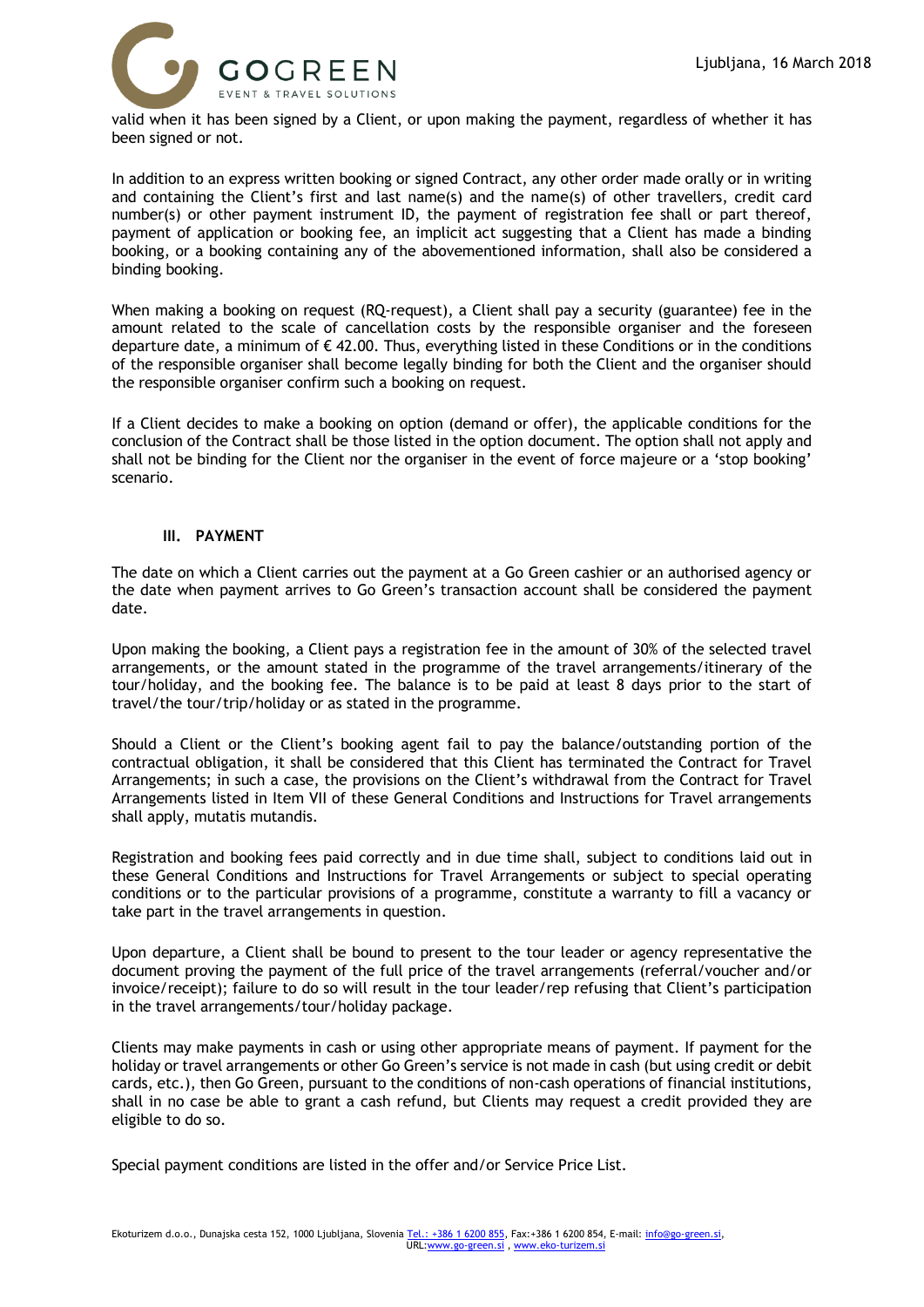

The prices of travel arrangements are listed in the programme/itinerary of each package and are valid from the date the programme/itinerary is made public.

In addition to the basic price of the travel arrangements, a Client shall also be bound to pay all obligatory supplements (for visas, etc.), which – unless they have already been included in the basic price of the package – shall be added to the basic price of the package and potential optional supplements in the Contract for Travel Arrangements to form the final price, thereby constituting the Client's final obligation under the Contract for Travel Arrangements in question.

The organiser of the travel arrangements, holiday or tour shall be entitled to increase the price at the latest by 20 days before the start of travel, the holiday or tour if changes in the exchange rate of the contractual (agreed) currency took place or if there was an increase in transportation costs, including fuel prices, or higher fees for certain services (at seaports, airports, etc.) that will affect the price of the travel arrangements. The increase of the price is calculated using the same percentage that applied to the increase in the cost of the aforementioned price calculation elements. The contracting party or Client shall be entitled to terminate the Tour Arrangements Contract if the aforementioned increase exceeds 10% of the basic price of the package. In this case, the Client shall be entitled to a refund of the paid sum, which does not include the right to the reimbursement of any damages and potential visa, insurance, vaccination and similar expenses. The organiser of the tour or holiday shall inform Clients of any such increases in the price of the package in question.

In its programme of travel arrangements/itinerary of the holiday/tour, Go Green may recommend that Clients pay for services (additional or optional trips, sports equipment hire, etc.) to be provided at the destination. In such cases, Go Green does not act as the organiser or intermediary but merely as a provider of such information. Therefore, Clients shall direct any complaints or compensation claims exclusively to the actual providers of such services at the destination.

In its programme, Go Green may set a price of a package but also add an explicit mention that this price could decrease/increase if a certain number of participants apply or if other specifically defined circumstances arise. Such a mention does in no way guarantee that such conditions for a price decrease/increase will actually occur. Clients shall not be entitled to withdraw from their Contracts because the conditions for a price decrease have not occurred.

Any potential discounts and benefits shall always be mutually exclusive and non-cumulative. If several discounts and/or benefits are possible, then Clients shall be able to opt for the discount or benefit that fits them best and for which they are eligible.

## **V. SERVICES INCLUDED IN THE PRICE OF TRAVEL ARRANGEMENTS**

Unless a particular programme/itinerary states otherwise, the price of travel arrangements (a package) includes transportation (air ticket – economy class), hotel and catering services stated in the programme/itinerary of the travel arrangements/tour/holiday package, and the costs of organising the above.

Unless stated otherwise in a programme/itinerary, the prices of a package are per person in double/twin bed room hotel accommodation.

### **VI. SPECIAL SERVICES**

Special services are those services that are generally not included in the basic price of the package (single bed room, special diet, optional trips, etc.).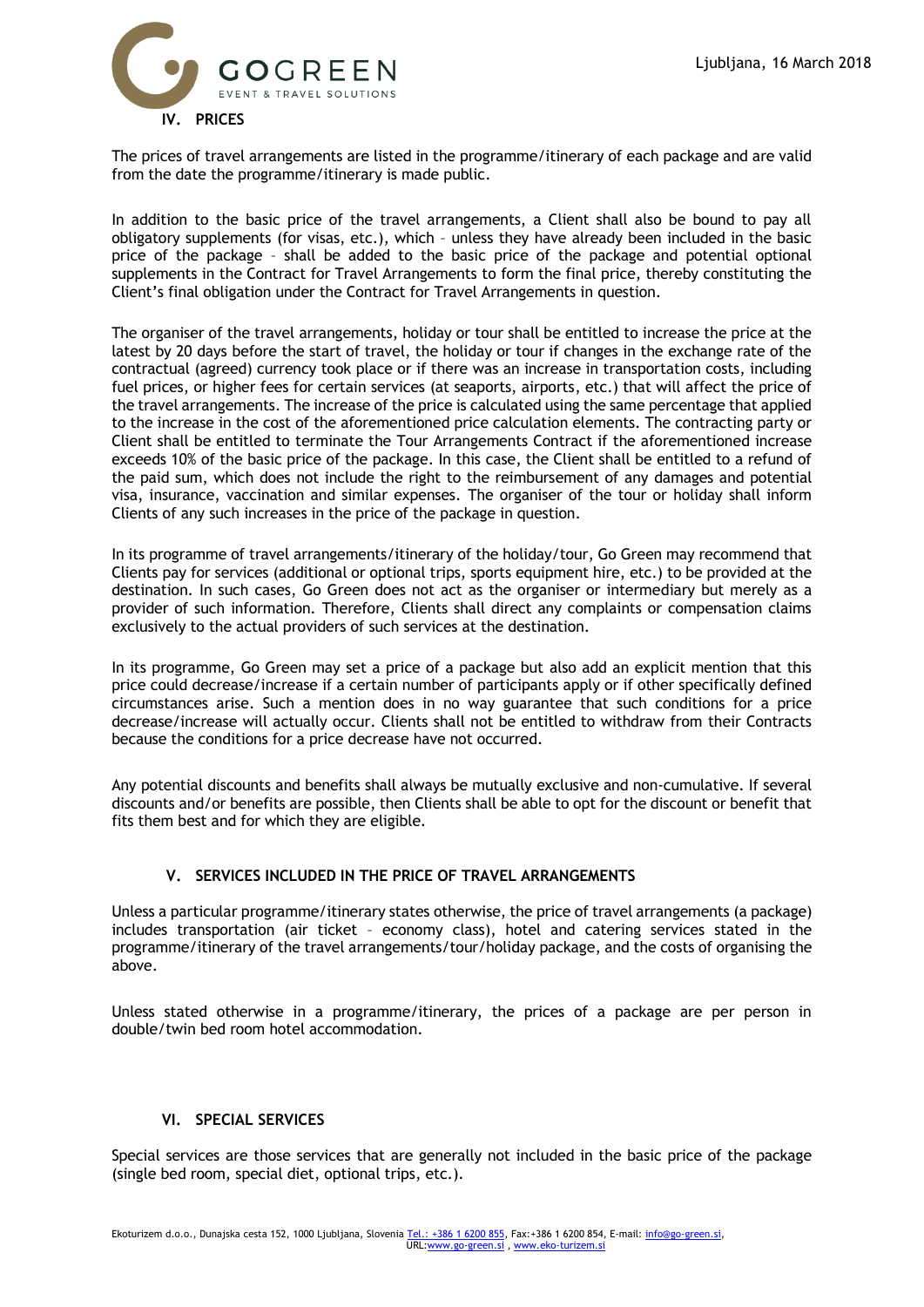

In the case where a particular package lists special or additional services, the Client will express the wish to use them upon making the booking and the payment of these extras is added to the basic price of the package. The published prices of additional or special services shall apply only in the case

where they are ordered and paid for upon booking and paying for the basic package at the booking point of sale.

During the course of the trip/tour/holiday, Clients make payments for special services directly to the tour manager or to Go Green's representative or to the representative of the agency organising the Client's travel arrangements/trip/tour/holiday package in question, at the location where the service is being operated/provided, in the appropriate currency, under the condition that the service in question can still be ordered, at the price that applies at the selected destination.

## **VII. CLIENTS CANCELLING or CHANGING THEIR TRAVEL ARRANGEMENTS**

Clients shall be entitled to cancel their travel arrangements at the point of sale where they made the booking. If a Client withdraws from the Contract for Travel Arrangements, then Go Green shall be entitled to the reimbursement of costs due to the termination of that Contract for Travel Arrangements. The amount of the costs to be reimbursed depends on the period of time in which the cancellation was made. If a Client withdraws from a Contract for Travel Arrangements, then that Client shall be bound to cover Go Green's administrative costs in the amount of € 15.00 per referral or voucher.

In the case where a given programme sets out different conditions for cost reimbursement, the conditions defined in that programme shall apply.

The amount of costs to be reimbursed due to the cancellation of a package depends on the period of time between the cancellation of the package and the actual beginning of the service:

- from 45 to 30 days before the date of the beginning of the services to be provided 10 % of the package price;
- from 29 to 22 days before the date of the beginning of the services to be provided 30 % of the package price;
- from 21 to 15 days before the date of the beginning of the services to be provided 40 % of the package price;
- from 14 to 8 days before the date of the beginning of the services to be provided 60 % of the package price;
- from 7 days to the actual date of departure or the beginning of the services to be provided 100 % of the package price;
- No-show without cancellation 100 % of the package price.

In the cases where Go Green is not the organiser of the holiday or travel arrangements, the following minimal conditions shall apply in order to determine the amount of package cancellation costs:

- up to 45 days 10 % of the package price;
- from 44 to 35 days before the beginning of the services to be provided 50 % of the package price;
- from 34 days up to and including the date of the beginning of the services to be provided 100 % of the package price.

In all cases where the subject of the contract is the purchase of air tickets, Go Green shall be entitled to hold the ticketing service charge in addition to the cancellation and administrative costs.

If a Client does not show up or cancels the Contract for Travel Arrangements on the very date on which the holiday or tour begins or even after that, then Go Green or another travel arrangement/holiday/tour organiser shall charge the Client for the full value of the package.

**If, however, a particular programme states other conditions for reimbursement of costs due to cancellation, then the conditions laid down in that programme shall apply.**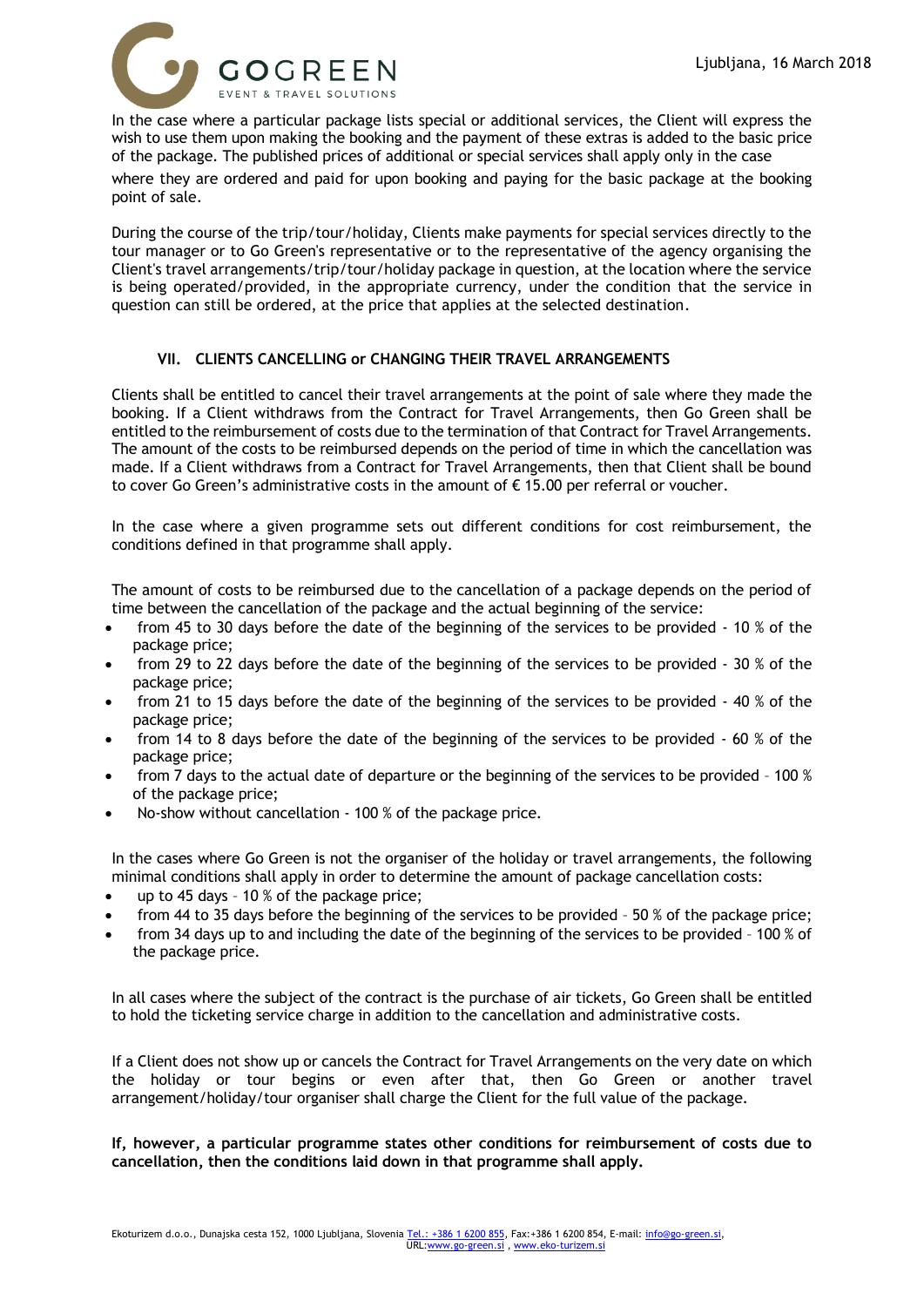

Upon withdrawing from a contract, the Client must sign a cancellation document provided by the salesperson. Should the Client refuse to sign this document, then it shall be considered that he/she did not terminate the Contract for Travel Arrangements.

A Client may also terminate travel arrangements when they are underway based on a written statement on termination. If a Client decides to terminate an on-going tour or holiday, then he or she shall not be entitled to any reimbursements of costs or purchase price, be it in part or in their entirety.

If during an on-going tour a Client decides to change the itinerary or does not travel in accordance with the programme that is a constituent part of the Contract with Go Green, then it shall be considered that this Client has withdrawn from the Contract during the tour. Also, in this case, he/she shall have no right to any reimbursement of costs or purchase price, be it in part or in their entirety. In such a case, the Client shall however be held responsible for any costs or damages caused by his/her changes made to the programme.

In the event of changes to the programme at one's own initiative or due to force majeure, which do not involve any fault on the part of Go Green due to incorrectly performed services, the Client shall not be entitled to claim any damages or price reductions.

A Client or a point of sale may modify the name(s) and number of passengers, accommodation arrangements and the date of departure after the conclusion of the Contract, but only under the condition that such modification is possible without cancelling the existing package. For each such modification, Go Green shall charge administrative fees in the amount of € 15.00. In the cases where the costs of such modifications are higher, especially when a package includes a chartered or regular flight, which results in costs of cancellations and changes as they are charged by the providers, Go Green will require the reimbursement of such actual costs borne out of the modification(s) in question.

## **VIII. CANCELLATION RISK INSURANCE**

If upon making a booking a Client anticipates to potentially encounter certain circumstances (personal or in the immediate family) preventing him/her from taking part in the travel arrangements, then he or she may pay a cancellation cover charge. The agreement on cancellation can be concluded at the latest on the date of the booking confirmation and shall only apply in the case of summons, unexpected deterioration of one's health condition or death in the immediate family (spouse, parents, children). Such a Client may only claim the reimbursement of the paid sum based on the paid cancellation cover charge upon presenting written proof of the underlying reason.

The amount of the cancellation cover charge is 5% of the package price. A particular programme might specify another amount of the cancellation cover charge or state that such payment is not possible.

Regardless of the paid cancellation cover charge, if a Client cancels the package, Go Green shall remain entitled to the reimbursement of administration costs in the amount of € 15.00 per referral/voucher and to retain the sum of the paid cancellation cover charge. In the case where the subject of a Contract for Travel Arrangements is the purchase of an air ticket, Go Green shall be entitled to retain, in addition to the administrative costs, the ticketing service charge (TSC) as well. Therefore, based on the paid cancellation cover charge, a Client shall be entitled to a reimbursement of the paid sum for the agreed travel-related services minus the administrative costs, the sum of the paid cancellation cover charge and TSC. Go Green shall not be held liable for any other potential costs incurred by a Client due to the planned tour or holiday or other travel-related service under the Contract for Travel Arrangements (such as vaccination and visa costs, transportation, etc.).

A Client shall be entitled to claim the reimbursement of payments based on the paid cancellation cover charge if the Contract for Travel Arrangements is terminated due to the abovementioned reasons at the latest two hours before the start of the scheduled start of the tour or holiday. It shall be considered that the scheduled start of the tour or holiday beginning with organised coach, air or sea transportation is the time of the departure of the coach, airplane or boat. In the case where the tour arrangements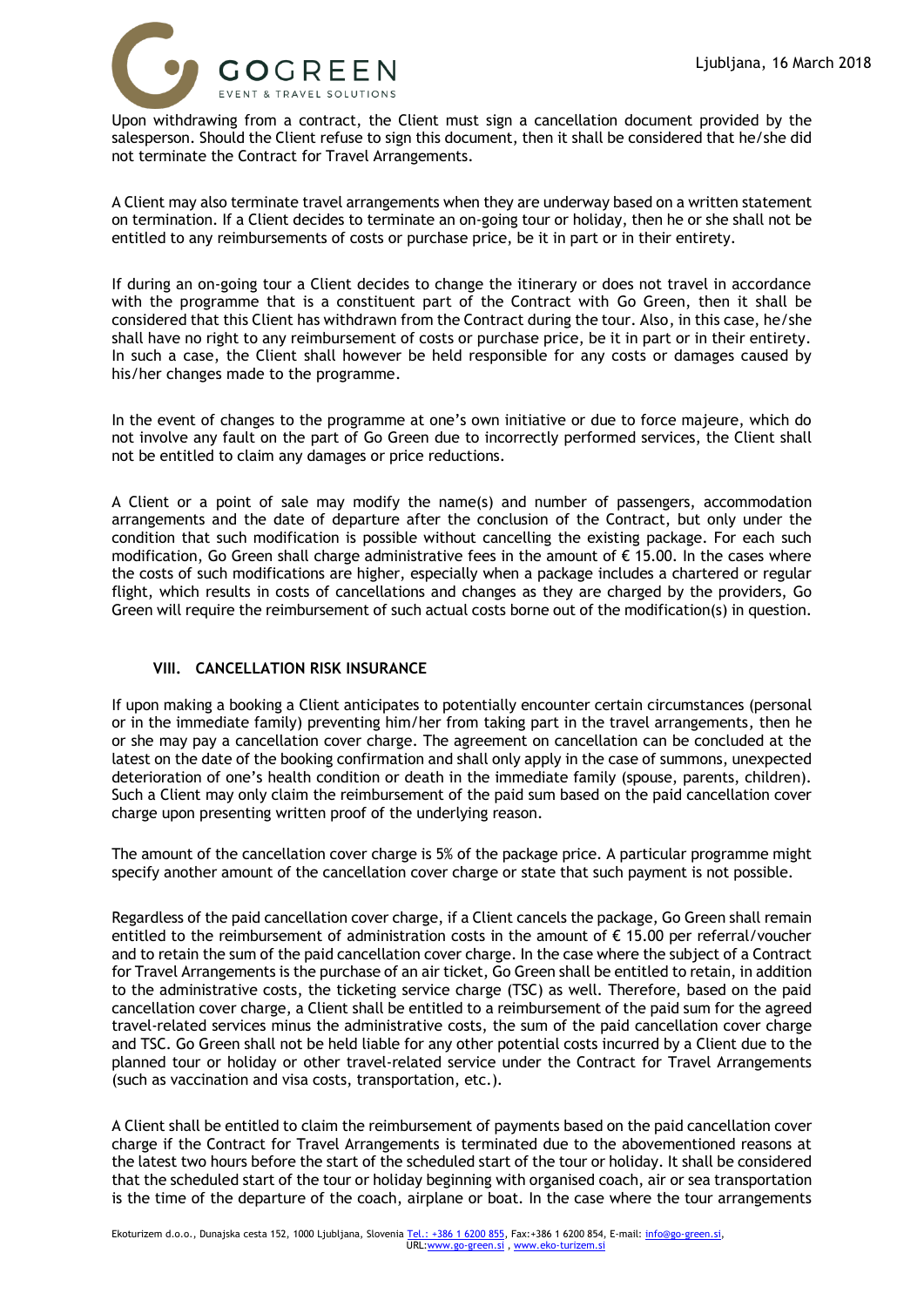

do not include organised transportation, the criterion shall be the time at which the Client would normally be admitted to the booked accommodation facility (usually 2 PM).

If a Client does not start the tour or holiday on the date scheduled as the beginning of the tour or holiday and fails to cancel the booked package prior to its beginning, he or she shall not be entitled to claim the refund of the payments based on the paid cancellation cover charge. In the case of holiday packages not including organised transportation, a Client shall not be eligible to demand a refund of his/her payments based on the paid cancellation cover charge if he or she fails to present himself/herself at the accommodation facility on the date that the package is scheduled to begin.

It shall also be considered that a Client has not begun the tour or holiday or that he/she has withdrawn from the Contract when the transportation provider (airline, cruise or ferry or coach company, etc.) refused the Client to board due to any reasons related to security or regulations, regardless of whether this took place at the start of the tour/holiday or during its course. In such cases, the Client shall be held responsible for the total damages arising from such a refusal and therefore not eligible to claim any refunds based on the paid cancellation cover charge. Likewise, a Client shall not be entitled to a refund based on the paid cancellation cover charge if he/she fails to produce an appropriate written proof of a justified reason to cancel the tour or holiday.

It is not possible to make any claims for refunds based on paid cancellation cover charges after the holiday/tour start date nor for the unused time period of the tour or holiday in question.

For other cases of documented force majeure scenarios that do not fall into the category of events covered by the cancellation but causing a Client to cancel a tour or holiday or withdraw from the Contract, Go Green shall be entitled to the reimbursement of its costs already incurred, as well as costs resulting from the cancellation of the tour/holiday. Such force majeure events should be documented by valid official records and of the type that could in no way have been foreseen or avoided before the conclusion of the Contract.

In the case where a Client takes out an insurance policy against the risk of cancelling a tour arrangement with one of the insurance policies, the Client shall claim his or her rights arising from the cancellation risk insurance from the insurance company in question, whereby the general operating conditions of that insurance company shall apply. The damage claim procedure and the time needed to resolve the damage claim shall be in the exclusive domain of the insurance company that insured the cancellation risk.

## **IX. THE ORGANISER'S RIGHT TO CANCEL A TRIP/TOUR**

In accordance with the legislation in force, Go Green shall reserve the right to cancel a trip/tour, or to change the programme of a trip/tour. Go Green shall reserve the right to cancel a tour at the latest 7 (seven) days before the planned departure date if the number of participants who applied for the tour does not reach the necessary minimum number as it is laid down in the programme or Contract for Travel Arrangements.

Unless stated otherwise in a programme or Contract for Travel Arrangements, the minimum number of passengers in a given means of transport shall be as follows:

- for coach trips at least 40 passengers per vehicle;
- for tours using regular air routes around Europe at least 20 passengers per group;
- for tours using intercontinental air routes at least 15 passengers per group;
- for tours using special planes, trains or hydrofoil boats at least 80% of the full capacity of these means of transport.

In the cases where Go Green expressly vouches in print to carry out a departure or if a departure is guaranteed, then Go Green cannot cancel such tours.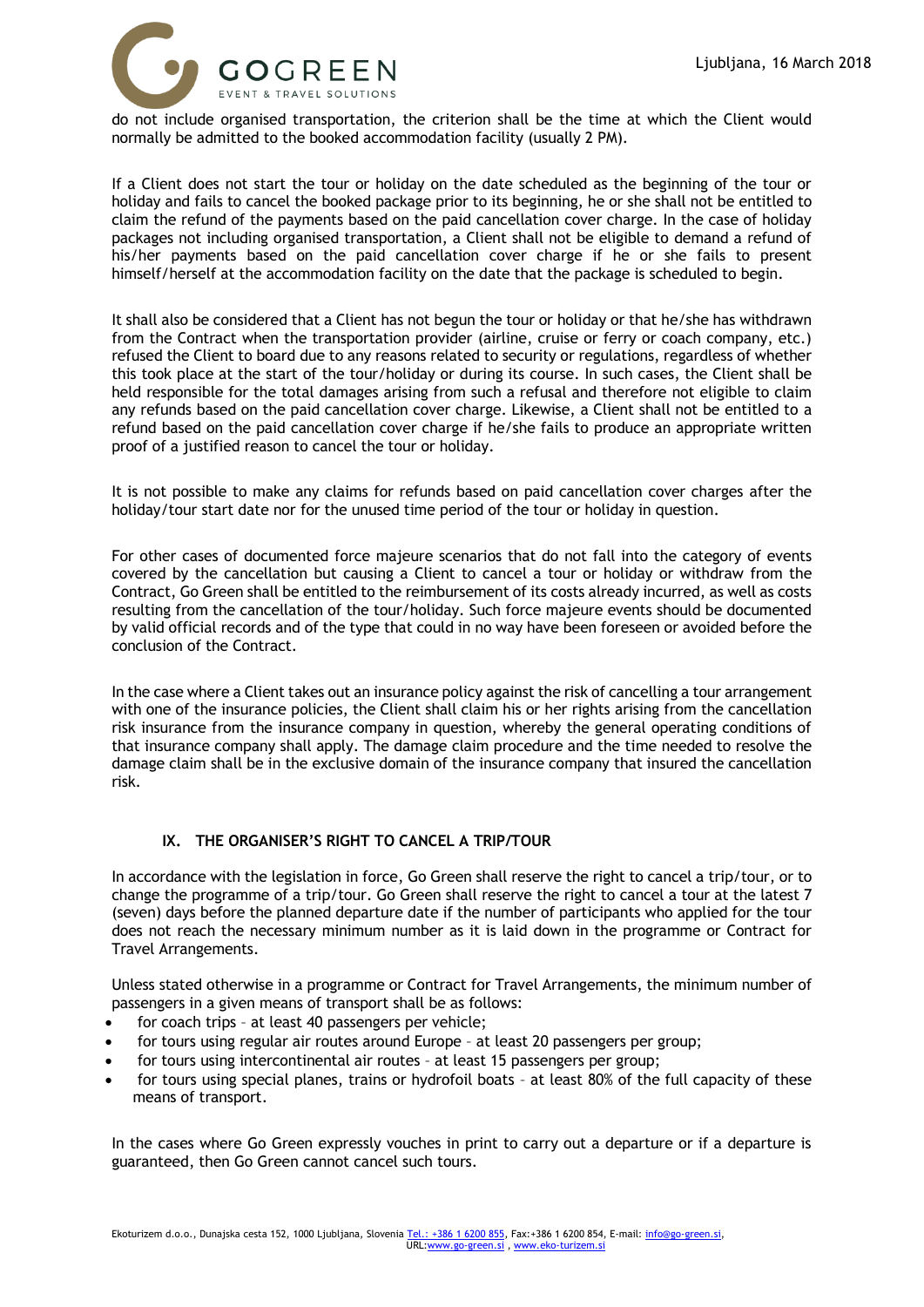

Go Green reserves the right to a total or partial termination of the Contract if before or during the implementation of the programme exceptional circumstances occur that could not have been expected, overcome or avoided, with such circumstances presenting a justified reason preventing Go Green from concluding the Contract had they existed at the time of the Contract being concluded. In travel arrangements and other travel and tourism-related services where appropriate weather conditions are key to carrying out the programme, the withdrawal from the Contract due to inclement or inappropriate weather shall be considered a withdrawal from a Contract due to exceptional circumstances. In such a case, a Client shall only be entitled to receive a refund of the sum paid to Go Green or to have the payment transferred to a later departure.

Go Green shall be entitled to terminate a Contract or withdraw from it, demanding a compensation of damages from a Client who directly violates the provisions of the Contract concluded with Go Green , mainly if it has been discovered that the Client intentionally provided Go Green with false information regarding the number of passengers or their age, or if changes occurred during the holiday or tour, of which the Client failed to notify Go Green .

Go Green shall reserve the right to change the date and time of departure or to cancel a tour due to a change in flight schedules or the occurrence of a force majeure scenario, and the right to change the direction of travel if travelling conditions change (new schedule, precarious situation in the country where the programme is to take place, natural disasters or other unforeseeable reasons that Go Green cannot influence in any way), without any special compensation and in accordance with the rules that apply to passenger traffic.

Go Green shall not assume any responsibility for changes to its programmes due to the occurrence of any force majeure event during the implementation of the programme. In such cases, it may provide its Clients with services in a modified form in accordance with the possibilities at hand.

If Go Green cancels a tour or holiday, then Clients shall be entitled to a full reimbursement of the paid package price. However, if Go Green cancels a tour or holiday, this does not entitle Clients to any refunds of the costs of visas needed for the entry into the country where the cancelled programme was to take place, or the costs of any vaccinations that the programme required.

Go Green shall inform its Clients immediately of any subsequent changes to the programme. If Go Green or any other tour organiser withdraws from the Contract during its performance, then it shall be entitled to receiving a fair payment for the agreed services. On the other hand, a Client shall not be entitled to receive any refunds of administrative costs and the fees of insurance taken out with an insurance company.

Go Green shall not be held liable for any delays of flights, boats or trains, nor for any changes to the programme that would result from such delays.

In the case where Go Green, due to a force majeure scenario that it could not have anticipated, avoided or prevented, cannot guarantee the accommodation of its Clients in the agreed facility, they can be moved to another facility of the same category or a category superior to it, at the agreed destination.

## **X. TRAVEL DOCUMENTS and OTHER CLIENTS' OBLIGATIONS**

Clients are bound to obtain information on the regulations regarding passports, visas, foreign currency, customs and health that are in force. Clients shall also be bound to make sure that they personally, their documents and luggage meet the conditions set out in the border customs, health and other regulations of their country of origin as well of the country/countries to which or through which they will be travelling.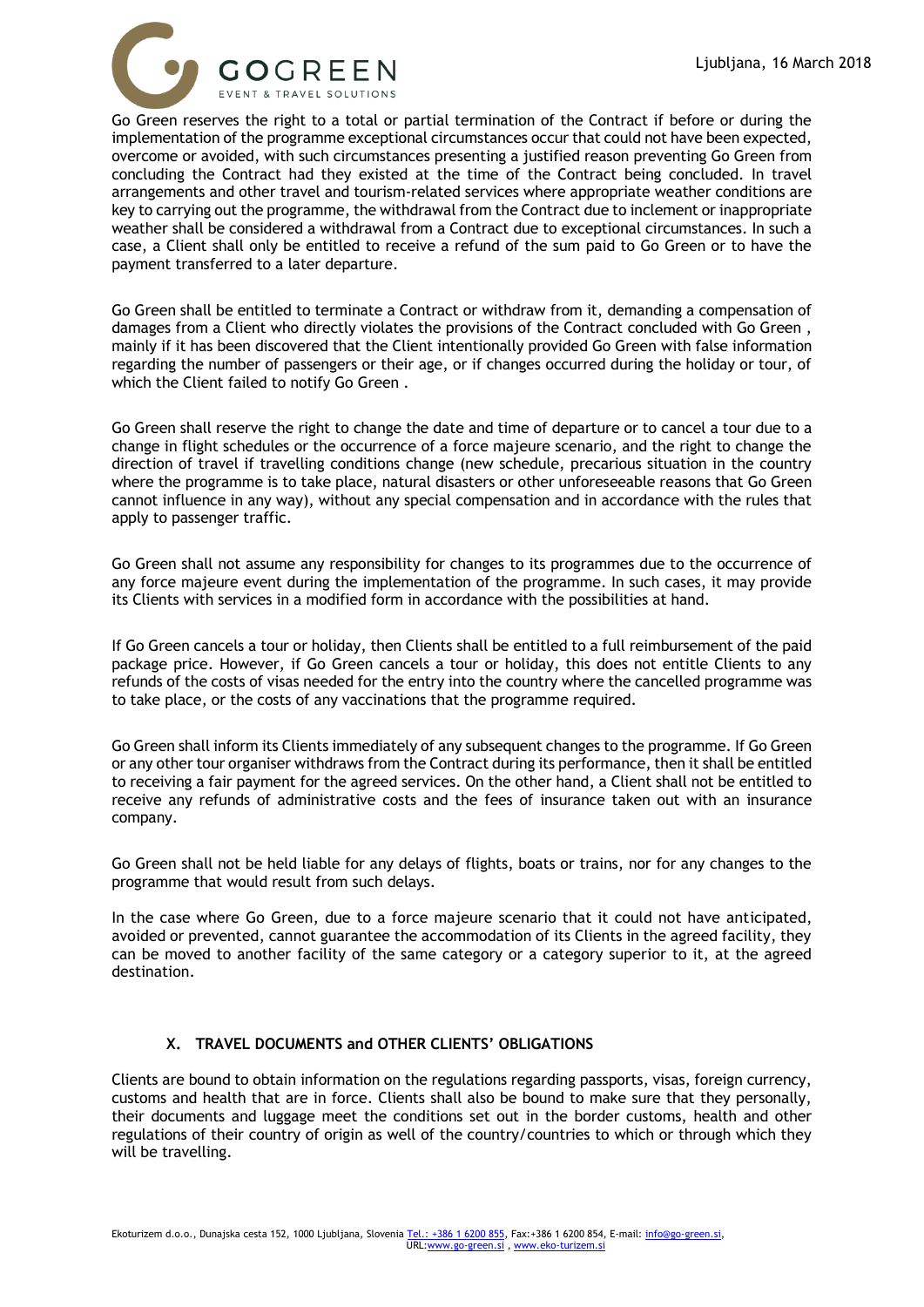

A Client applying for a holiday or tour to a foreign country must be in possession of a valid passport or other form of ID document required for entry into the selected country.

In the case where entry to a given country is subject to a certain period of validity of the ID document between the date of entry into that country and the expiry of the document's validity, it is Clients themselves who shall be bound to take note of and act in accordance with such provisions, therefore Go Green shall not be held accountable for any potential inconveniences or forced suspension of Clients who fail to comply with the above.

Clients shall be bound to procure the visas for the countries in which they are travelling and get the vaccinations required for these countries before the start of the holiday or tour or until the deadline laid down in the programme. Should a Client fail to comply with these obligations, then Go Green shall act in accordance with the provisions that apply to Clients cancelling their packages. In the case where it is Go Green that arranges for Client visas, Go Green shall not vouch for success in securing a visa. Go Green shall not refund visa costs and visas themselves. Go Green shall also not vouch for the accuracy of information obtained from competent embassies. In the case of denied entry to a country, or other impediments, all related expenses shall be borne by Clients themselves. Go Green's intermediation to acquire visas is not included in the price of the holiday or tour but paid for separately. It shall be considered that a Client is making his/her own arrangements to acquire a visa when he/she does not provide Go Green with all documents required to obtain a visa within the deadline laid out in a programme or offer.

Due to requirements in international passenger transport (plane, boat, coach, etc.), a Client shall be bound to submit upon booking all required information on all people attending the tour or holiday whose participation he or she is booking. This information must match entirely the data in the official documents that people taking part in a tour or holiday are bound to carry in accordance with national border crossing legislation and applicable foreign legislative acts. In the event of false information causing a delay, extra costs or termination of travel, it shall be the Client himself/herself who will be responsible for any resulting costs to the participants in the holiday or tour in question.

A Client shall be bound to respect the house rules of catering and accommodation facilities, and to cooperate bona fide with the organiser's representative and service provider. Should a Client fail to act in accordance with his/her obligations, then he/she alone shall answer to the organiser for any damages thus caused, while the organiser shall refuse any responsibility for damages incurred by the Client in such a case. During the course of the holiday or tour, the Client shall be bound to behave in a way that does not jeopardise the livelihood or health of his/her fellow travellers and the course of the holiday or tour itself. In the case where a Client behaves in a manner not compliant with this provision, the organiser's representative shall be entitled to exclude him/her from pursuing the tour or holiday stay without refunding any costs whatsoever, the exception being payments to be made on the spot.

## **XI. NOTIFICATION LETTERS PRIOR TO DEPARTURE/TOUR or HOLIDAY**

Go Green shall not send notification letters prior to departure to its Clients via traditional mail except if a particular programme provides for otherwise. Clients shall receive notification letters prior to departure on their e-mail address (if the provided one upon booking) or have it handed to them at their booking point of sale, where it shall be made available at the latest five (5) to seven (7) before the start of the holiday or tour. Go Green's Clients also have at their disposal the e-mail address [info@Go-](mailto:info@Go-Green.si)[Green.si](mailto:info@Go-Green.si) and the telephone number +386 1 6200 855, where they will be able to ask for a letter to be sent to them. Notification letters prior to departure for daytrips and all packages provided within Slovenia and Croatia using own transportation will not be drafted as all necessary information is provided in the programme of the trip or holiday.

In the event of Clients not receiving via e-mail their notification letters up to three (3) days before their scheduled departure, they are kindly asked to report the issue to their booking point of sale or to the e-mail and/or telephone number listed above.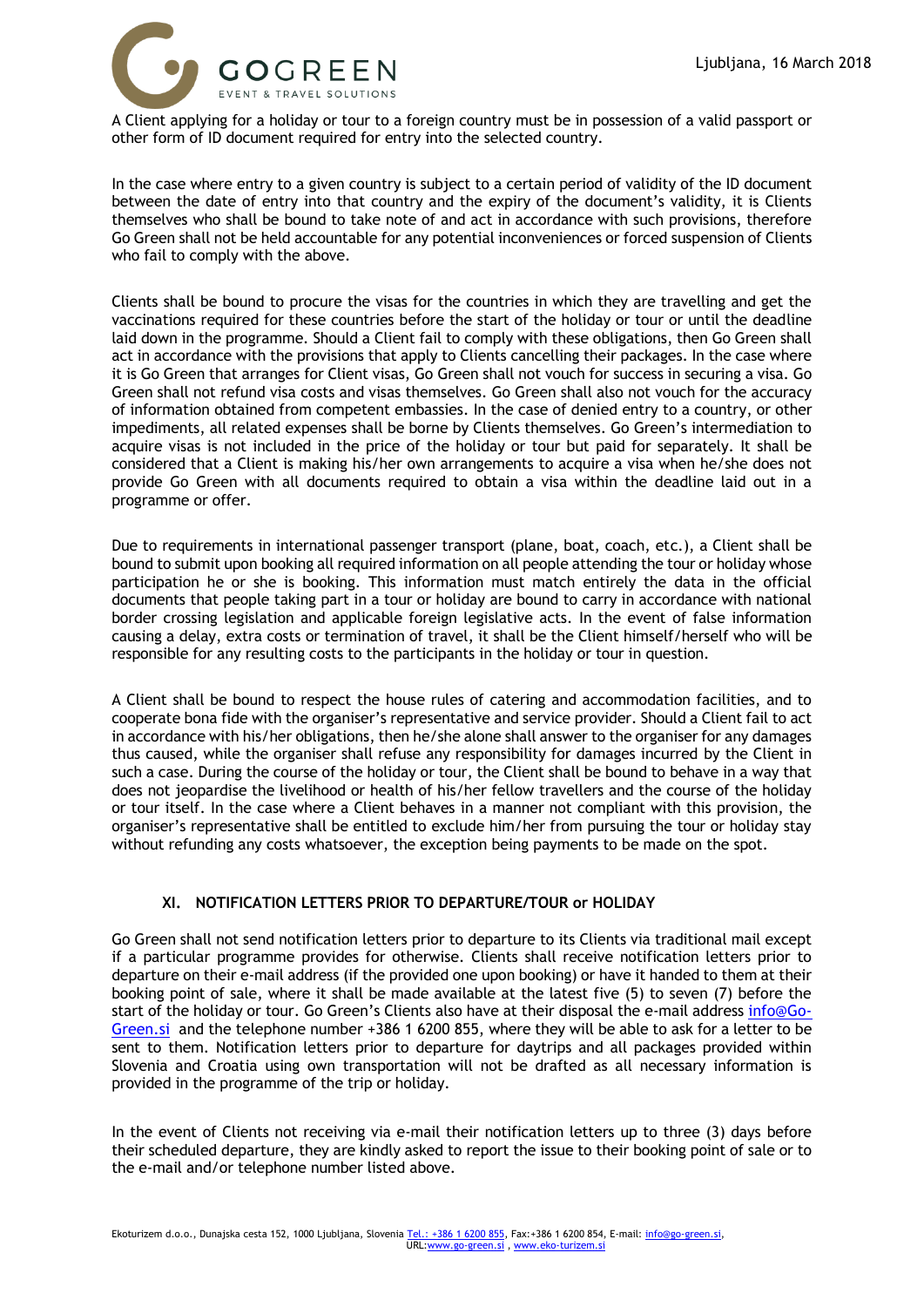

Any damages resulting from a Client providing an incomplete or false address (house number and/or electronic) for the purpose of issuing a referral/voucher, Contract or notification letter, shall be borne exclusively by that Client.

### **XII. HEALTH REGULATIONS**

Pursuant to World Health Organisation regulations, Clients are required to get vaccinations in order to travel to certain countries and get an appropriate certificate thereof. Vaccination is obligatory even if such regulation is adopted after a Contract for Travel Arrangements has already been concluded; this shall not constitute sufficient grounds to terminate a Contract if there are no contraindications for a Client's health. In the latter case, the Client shall be bound to provide a medical certificate. If a programme of a tour/holiday mentions or requires certain vaccinations, then each client for himself/herself should make sure to obtain an international certificate – a yellow booklet where received vaccinations are recorded. Go Green shall not be held accountable for potential complications or a Client's interruption of travel due to the Client not respecting the health regulations of the country to be entered or the requirements of the programme he or she booked, nor for any costs related to the above.

#### **XIII. LUGGAGE**

Luggage transportation is not the responsibility of the organiser or the agent, therefore they will not be held accountable for any destroyed or lost luggage not for any theft of the luggage and/or other valuables at the hotel. Clients should address any claims regarding destroyed or lost luggage directly to the transportation company, hotel or other direct service provider. For the transportation of special equipment such as bicycles, surfboards, golf equipment and the like, Clients shall be required to pay a supplement to the airline, usually just before departure at the airport. In any event, the transportation of such equipment should always be announced upon making the booking, and the airline reserves the right to refuse the transportation of such equipment due to restrictions in its carrying capacities. Any costs damage resulting from such refusal shall be borne by the Client.

The transportation of luggage up to a certain weight set by the provider is free of charge. In the event of air travel, a Client shall be entitled to free transportation of luggage of a certain weight (depending on the airline's policy) and the Client shall pay a supplement for each kilogram of excess weight at the spot in the appropriate currency or in accordance with the airline's policy. Children aged up to two years shall not have the right to free luggage transportation.

In the case of air travel, the sole party responsible for luggage shall be the plane company based on regulations in force in international passenger air traffic.

In the event of luggage being lost, Clients are expected to fill in the PIR form of the airline that provided the transportation, and hand it over to that airline's representative, keeping one copy for their own record. Based on this form, the airline shall pay compensation in accordance with the regulations in force in international passenger air traffic.

Go Green shall in no case be held liable for the theft or damage to its Clients' luggage and other personal items, valuables and documents from accommodation facilities (hotel rooms, apartments, etc.) and means of transportation (planes, coaches, boats, etc.).

## **XIV. PUNCTUALITY OF TRANSPORTATION PROVIDERS**

Go Green shall not be held accountable for the punctuality of transports in land, sea and air travel when they are provided by public means of transport, scheduled or non-scheduled land, sea or air routes. The transportation companies' liability shall be defined appropriately in the contract between a Client and the transport service provider, which will take effect upon the use of the means of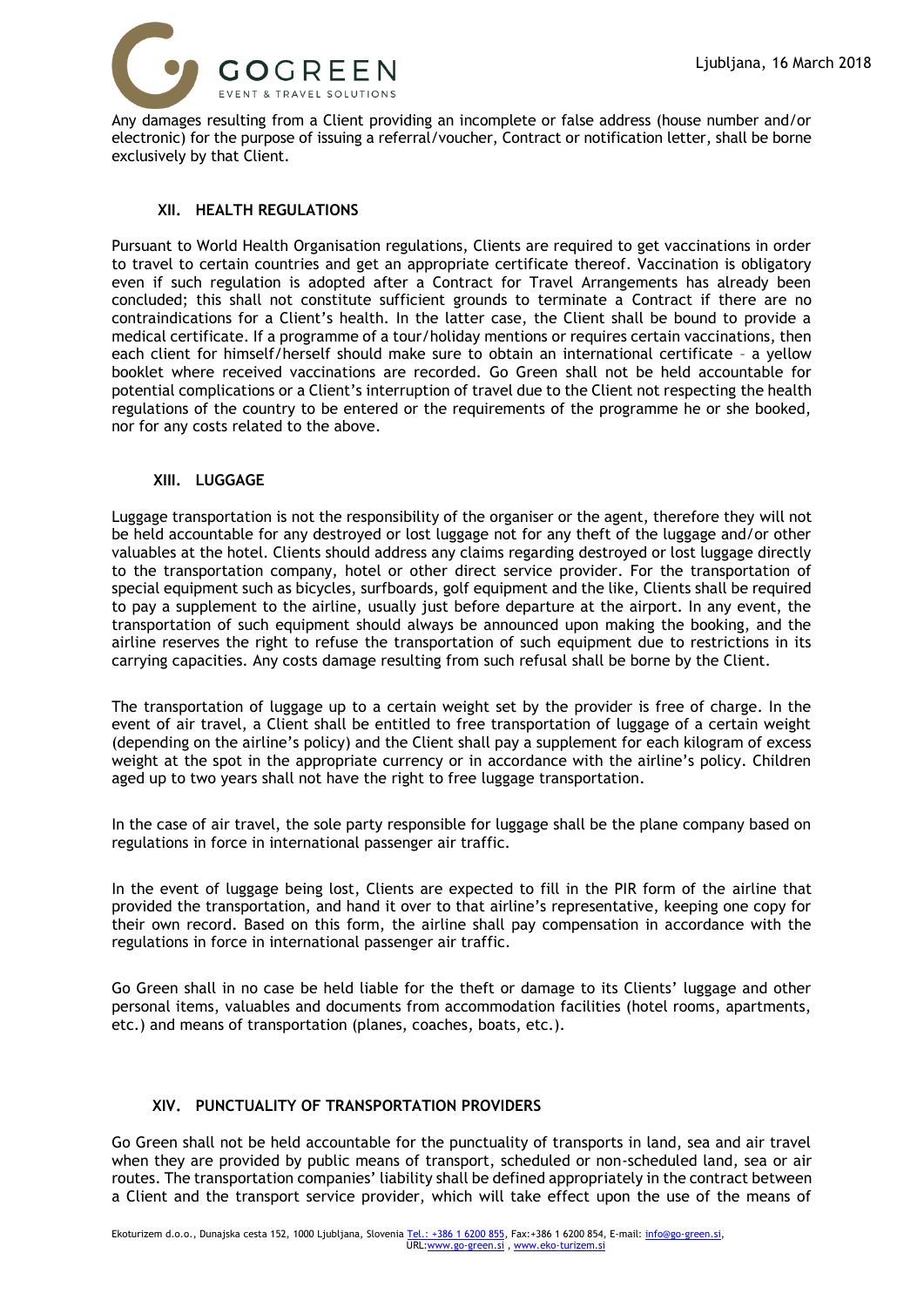

transport. Go Green shall not be held responsible for any damage resulting from delays, cancellations or changes to the route or means of transport.

Go Green shall reserve the right to change the time schedule, airplane type, airline and direction of flight (layovers, flights via other airports and the like) arising due to various technical and organisational reasons. Delays are also possible, which are most often caused by air space restrictions, strikes and bad weather, and the organiser cannot influence any of the above in any way.

The changes mentioned in the above paragraph that affect travel arrangements do not count as a change in the programme of the tour or holiday as the first and last days are intended exclusively for the arrival and departure from the destination, not for rest.

48 hours before the scheduled return, Clients shall be bound to check with the organiser's representative the actual hour of the return.

## **XV. LOSS OF DOCUMENTS**

If during the course of a trip, tour or holiday, a Client loses his or her documents or if they are stolen, and if these documents are essential for the continuation of travel or return to the country of residence, then the Client should procure new documents at his or her own expenses.

In order to arrange the related formalities, the Client may turn for advice and assistance to the tour leader or Go Green representative or to the representative of the organiser of the trip, tour or holiday that the Client is taking part in.

In the event of a Client having to interrupt the tour or holiday due to the loss or theft of essential documents, he or she shall not be eligible to receive any refunds of the paid tour or holiday package price or related expenses.

#### **XVI. INFORMATION**

The information given to Clients at the booking point of sale do not place Go Green under an obligation greater than that laid down in the programme or offer. When in doubt, the following shall be considered valid: written offer, written information, or written explanation.

Average care and diligence of a Client ordering services online or via telephone and therefore well versed in the use of such services therefore would be to procure all information that is important to him/her on his/her own via the website of the accommodation facility or holiday destination.

**INSTRUCTIONS** and **SPECIAL CONDITIONS** and **USEFUL INFORMATION** published in the brochures and/or price lists apply to all packages, be it group or individual departures, for listed and customised programmes, unless stated otherwise therein, and the services booked, forming an integral part of the GENERAL CONDITIONS.

Photographs published online and in promotional materials are for information purposes only, therefore Go Green cannot guarantee the completeness or veracity of such information and the actual appearance, except when such a guarantee is stated explicitly.

The information provided in climate charts express a statistical average of several years and serves merely as orientation to help Clients, therefore Go Green shall not be held accountable for any potential discrepancies between such information and the actual situation.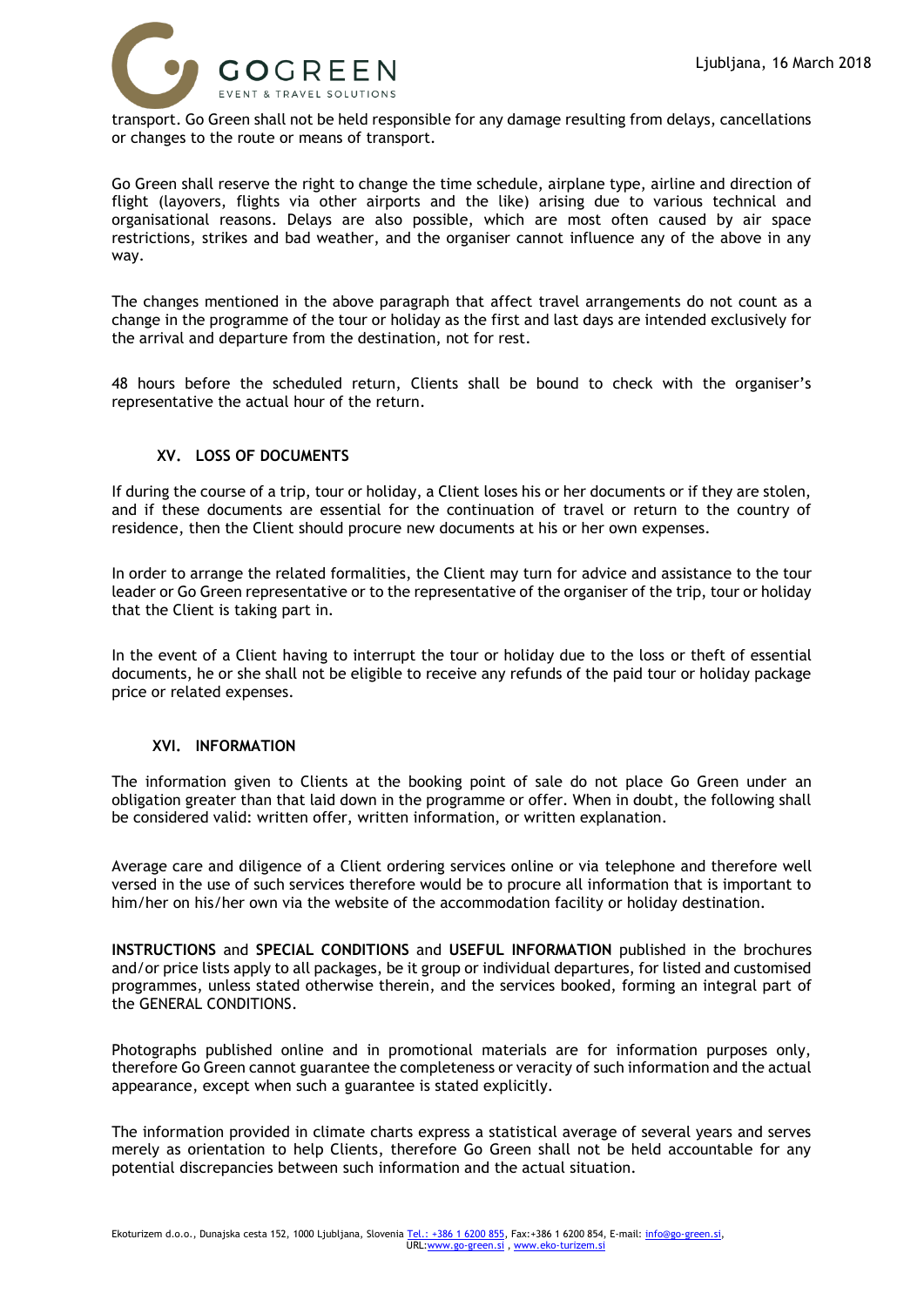

## **XVII. CATEGORISATION OF ACCOMMODATION FACILITIES and GENERAL INFORMATION ON HOUSE RULES**

Accommodation listed in programmes is rated in accordance with the official national categorisation of each destination country as it stands at the time of the programme being issued, therefore the organiser cannot affect it in any way. The standards of travel and tourism offers between various selected destinations differ and are therefore not comparable. In this respect, one must take into consideration that categorisation criteria at some tourist destinations can be considerably different from those in use in Slovenia or in most West European countries, therefore it is recommended to book a higher accommodation category in these countries.

The organiser shall not assume any responsibility for any written or oral information provided by the organiser's authorised agency that does not match the description of services in the organiser's programme.

House rules, food, services, the beach, as well as other services offered by hotels are supervised by local tourism boards. Once again, the organiser is not able to affect these elements in any way.

In the case of packages dubbed 'all inclusive', one should read carefully the description of the services listed in the programme or offer, as one should not consider all of such 'all inclusive' offers to be equivalent. Usually, the basic service common to all 'all inclusive' packages is full board (breakfast, lunch, dinner) and (local) drinks included with the meal.

If a Client does not pay the supplement for a room with special characteristics (sea view, balcony, position – orientation, particular floor) upon booking, then accommodation will be provided in one of the rooms officially registered to be issued to hotel guests. Room distribution shall be at the discretion of the hotel, so the organiser of the tour or holiday cannot affect this in any way – it can let the hotel know the Client's wishes but cannot guarantee that these wishes would indeed be granted. In the event of single room accommodation, Clients should bear in mind that the standards of such rooms usually do not match the standards of double/twin rooms – they are usually smaller and have a less favourable position. In the event of triple room accommodation, Clients should bear in mind that this will most often be a double/twin room with an additional (spare) bed, therefore the comfort of the third person shall not be equivalent to the accommodation standard of the other two persons. This is usually a folding bed, the size and comfort of which is not the same as that of a normal bed, therefore it is suited for children.

#### **XVIII. REMARKS OR COMPLAINTS**

Clients are expected to complain about any irregularities or shortcomings at the destination and address them to the tour leader, Go Green's representative or the representative of the tour/holiday organiser organising the Clients' tour or holiday package, directly to the actual provider of services or to the authorised local agency. In the case where a complaint, judging from its nature, could have been solved at the destination (such as insufficient cleanliness of a room, equipment, position of the room, etc.), and the Client failed to complain about the defect at the location, failing to inform thereof the abovementioned persons, it shall be considered that the Client agreed to the service provided in such a manner, thereby forfeiting the right to make any later claims and to demand a reduced price of the service or the payment of damage compensation. Go Green shall not consider any complaint that the Client did not support by attaching a report on the complaint drafted by a representative of the organiser or service provider, proving that the complaint could not have been resolved at the spot.

Complaint procedure: The Client should promptly and on the spot complain about an inadequate service to the organiser's representative and, in the absence of the latter, to the service provider. In the process of eliminating the cause for complaint, the Client is expected to cooperate with the representative in good faith. Should the Client refuse to accept a solution to the complaint being offered, which would correspond to the services paid for as per the programme, then Go Green shall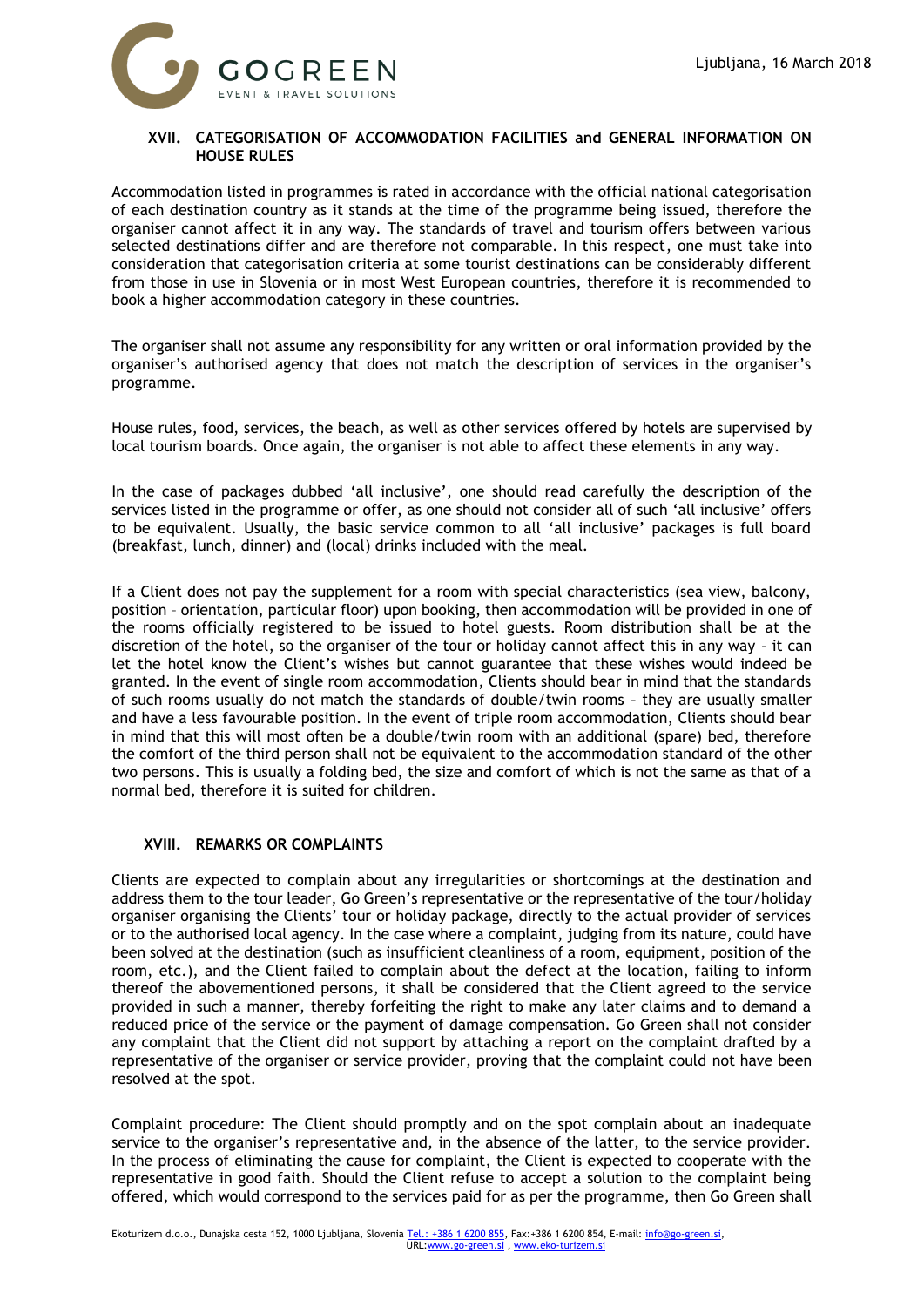

not take into consideration any subsequent claims for damage compensation or the reduction of the package price. If the cause for complaint could not have been eliminated, then the Client shall compile a written report in cooperation with the representative. Having returned from the trip, tour or holiday, the Client must within the statutory deadline, that is within two months from the end of the tour/holiday, send a written complaint to the address: Ekoturizem d.o.o, Dunajska cesta 152, 1000 Ljubljana, Slovenia, and attach to it appropriate evidence justifying the complaint (obligatory written report signed by the representative, any invoices due to extra expenses, etc.). The organiser shall be bound to send its first reply to the Client within 8 days from having received the complaint, and the final reply within a suitable deadline needed to obtain the information on the reason for complaint; or within the time period required to obtain information from third parties, in accordance with Article 892 of the Obligations Code. Until the organiser issues its reply to the Client's claim due to a complaint, the Client shall refrain from forwarding the complaint to third parties and competent institutions, or from sending any information to the mass media and other public bodies.

The organiser shall only handle those complaints where the underlying cause could not have been eliminated at the destination. In the event of complaints about holidays or tours not organised by Go Green, Go Green shall forward the complaint to the organiser responsible for the tour or holiday, and inform the Client in writing of the way the complaint is/was being handled. We would also like to draw attention to the fact that foreign organisers have set a shorter deadline for the submission of complaints – 30 days, therefore Clients must send their complaints in the shortest possible time period. In the case where Go Green only acts as the provider of information, Clients are expected to make all of their claims for compensation due to a complaint on the spot, with the actual party organising the optional trip, sightseeing, etc. Go Green shall not handle any claims for price reductions, damage compensation and other claims where there has been no written complaint.

A complaint must be signed and can be filed by the Client himself/herself, or by a third person given express authorisation by the Client. Such authorisation must be attached to the complaint, otherwise Go Green shall not consider the complaint. Likewise, Go Green shall refrain from handling any complaints not sent to the abovementioned address, or any complaints sent via e-mail.

A complaint must be justified. The Client should therefore attach to it appropriate evidence and/or appropriate confirmation from the hotel, transport provider or any other relevant person regarding the actual state of affairs, based on which the Client is making his/her claim.

Pursuant to Article 894 of the Obligations Code, the maximum damage compensation due to a service not being performed in full or correctly shall be limited to the amount paid for it. Clients shall be entitled to compensation in the amount of the real value of the services not provided. This provision does not apply in the case where Go Green is entitled to cancel the selected arrangements or modify a programme, in accordance with the provisions of these General Conditions and the Law. This limitation of responsibility shall apply to all tours or holidays for which a Contract for Travel Arrangements has been concluded. Clients shall not be entitled to receive any compensation for any loss of profit, and to the compensation of any damage and the refund of any costs resulting from such damage.

## **XIX. PROTECTION OF PERSONAL DATA**

Go Green shall protect all data provided to it in accordance with the Personal Data Protection Act (Official Gazette of the Republic of Slovenia, No. 94/2007-UPB-1, hereinafter: ZVOP-1). It shall be considered that by signing the Contract, pursuant to Paragraph 2 of Article 10 of ZVOP-1, the Client has granted the authorisation to process personal data for the purpose of concluding and implementing the Contract.

By accepting these General Conditions, the Client at the same time grants the authorisation to Go Green to forward personal data to authorised third persons, and agrees that the Client's personal data can be used for the following purposes: direct marketing, market research, business operation analyses, client segmentation, statistical processing and providing information on Go Green's offers and the offers of its business partners. Should a Client wish to withhold such an authorisation, he or she may express this decision upon making the booking of the travel arrangements, tour or holiday package.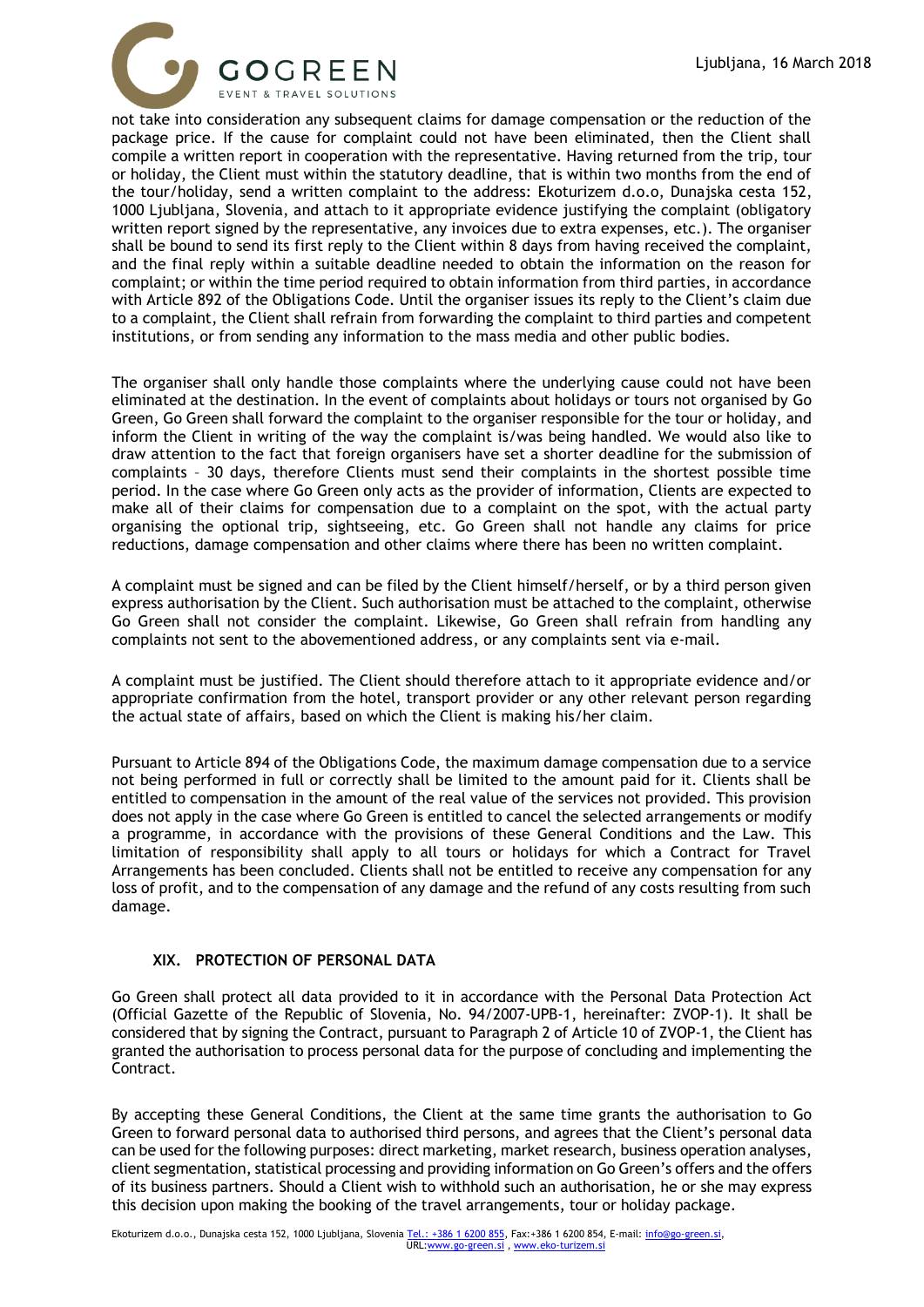

### **XX. SPECIAL PROVISIONS OF THE CONSUMER PROTECTION ACT**

The extracts from the Consumer Protection Act (Official Gazette of the Republic of Slovenia Nos. 98/2004-UPB2, 126/2007, 86/2009, 78/2011, hereinafter: ZVPot) pertaining to the organisation of tour or holiday packages:

**Use:** ZVPot only pertains to consumers.

**Scope of use:** ZVPot only pertains to tour or holiday packages and not to other services for tourists.

| Event:                                                                                         | Deadline:                                                                                                                                                |
|------------------------------------------------------------------------------------------------|----------------------------------------------------------------------------------------------------------------------------------------------------------|
| Possibility to cancel a tour due to an<br>insufficient number of participants who<br>booked it | Notification to passengers sent at least 7 days prior to the<br>scheduled departure                                                                      |
| Price increase - only due to the increase<br>in fuel charges, tariffs, exchange rates          | Notification to Clients 20 days prior to departure,<br>possibility for Clients to cancel the package if the increase<br>exceeds 10% of the package price |
| Deadline for complaint                                                                         | 2 months from the end of the trip                                                                                                                        |
| Reply to complaint                                                                             | 8 after receipt of the complaint                                                                                                                         |
| Change of the name of the passenger at<br>the Client's request                                 | 8 prior to departure if change can still be implemented - at<br>the Client's costs                                                                       |

### **XXI. FINAL PROVISIONS**

All prices listed in Go Green's offers already include value added tax. In the event of a dispute, the competent court shall be the district court of the Client's residence.

These General Conditions apply to all Contracts concluded from the date these Conditions are published at the website [http://www.Go-Green.si.](http://www.go-green.si/)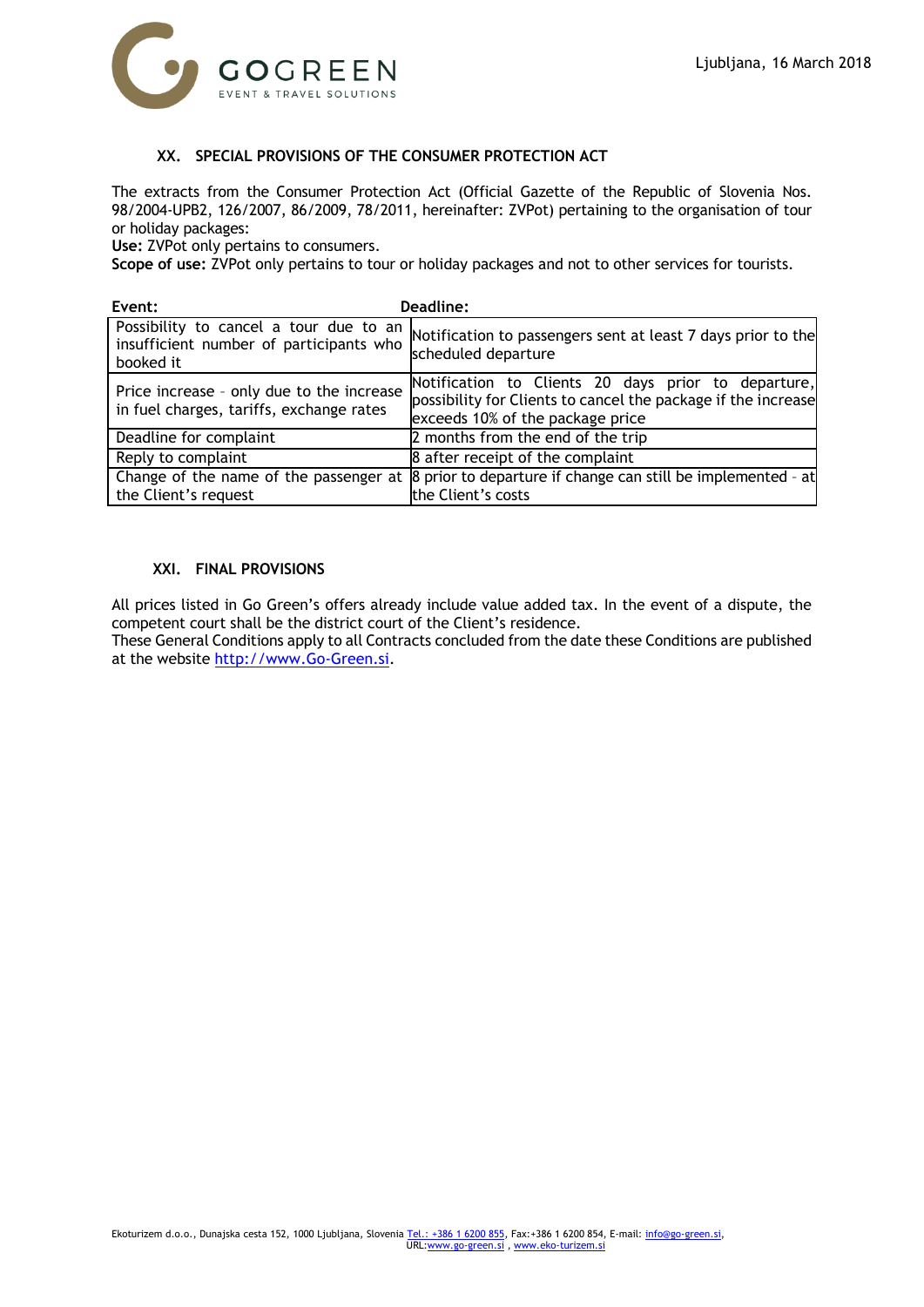

### **SPECIAL CONDITIONS AND INSTRUCTIONS FOR TRAVEL ARRANGEMENTS**

These Special Conditions apply to certain separately listed travel arrangements (intercontinental tours, cruises, foreign language courses abroad, Crusies operated by catamaran providers, offers for ad hoc groups, etc.) in the portion that differs from these General Conditions and Instructions for Travel Arrangements, otherwise the General Conditions and Instructions for Travel Arrangements or an individual provision in an individual programme stating otherwise shall also apply to these packages.

### **I. IN THE CASE OF ACCOMMODATION IN HOLIDAY APARTMENTS**

In the case where the selected, booked and paid for holiday package is based on accommodation in holiday apartment buildings or individual apartments, entry to these apartments shall be made possible after 4 PM on the date of the start of any individual package. On the last day of each individual package, the Client is expected to leave the apartment by 10 AM.

#### **II. IN THE CASE OF A SINGLE CLIENT BOOKING A PACKAGE BASED ON TWO-BED ROOM ACCOMMODATION**

In the event where there is one person booking a holiday or travel arrangements, the Client may, pursuant to the provision of the second Paragraph of Item V of these General Conditions and Instructions for Travel Arrangements, leave it to Go Green to assist him/her in finding a fellow participant in the same package with whom he or she will share a room or would be willing to do so. Regardless of the above, the booked Client shall be bound to pay a single room supplement for the case where Go Green does not succeed in finding a roommate for the single booked Client.

In the case that a fellow traveller/roommate is found for such a single Client in accordance with the first Paragraph of this Item, such a Client shall be refunded with the single room occupancy supplement or the surcharge is calculated into the final instalment of the payment for the travel arrangements.

Should this Client and his/her roommate (as defined in the preceding two Paragraphs) find during the course of the holiday or tour that they would nevertheless wish to occupy single rooms, this shall only be able to do so if such an option is available at the location, depending on vacancy capacities. The resulting costs shall be borne by each of the two clients, each half of the total cost.

#### **III. FOR INTERCONTINENTAL TOURS AND INTERCONTINENTAL HOLIDAY PACKAGES**

The bookings of Clients applying for intercontinental tours and intercontinental holiday packages can be made at all Go Green branch offices and authorised travel agencies until the vacancies have been filled, yet at the latest by 60 days prior to departure. If the possibilities to carry out an individual tour or holiday package allow for it, bookings can be made even within this 60-day time period. Upon booking, Clients pay a registration fee in the amount of 30% of the value of the tour or holiday package, and the balance is paid at the latest 14 days prior to the scheduled departure.

In the event of a Client booking a tour or holiday package within the aforementioned 60-day time period before the start of the tour or holiday, Go Green shall be unable to guarantee that the advertised booking conditions for that tour or holiday will apply; it can only guarantee the most advantageous conditions at that given point in time.

Go Green shall not be held accountable for any changes in arrival or departure times of flights that airlines may change at their own discretion, therefore Clients should, prior to an individual departure or upon any interruption to the tour check and confirm the further travelling schedules at the latest by 48 hours prior to travelling.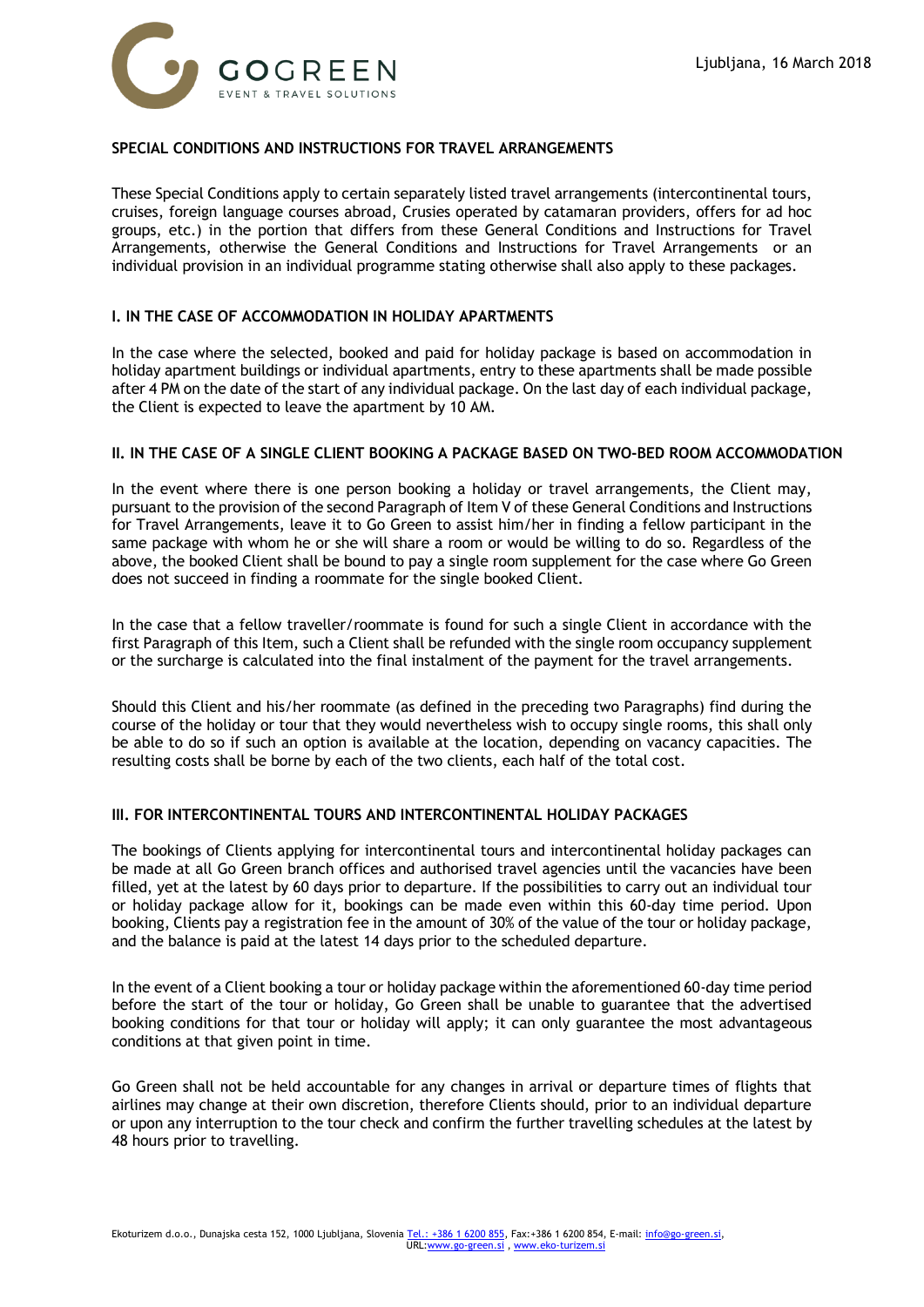

### **IV. FOR SKIING HOLIDAY PACKAGES**

The lack of snow is not a reason that would be considered force majeure, therefore if a Client cancels a skiing holiday because there is not enough of snow, Go Green shall act in accordance with the General Conditions for the cases of Clients cancelling packages. We also state explicitly that the cancellation fee in the event of holiday apartment rent applies exclusively to the cancellation of the hire of the entire apartment and not for individual persons.

### **V. FOR CRUISES**

The Special Conditions for Cruises shall apply to all cruise packages; Clients shall receive them upon booking, and they are also available as a special printed insert, as well as at www.Go-Green.si.

For travel arrangements where the programme is operated by the catamaran, Go Green shall reserve the right to cancel the Contract for Travel Arrangements in the event of weather conditions unsuitable for sailing. Go Green shall also reserve the right to cancel the tour immediately before the scheduled start of the trip and tour on board catamaran due to unsuitable weather. The hour of departure listed in the programme shall count as the start of the trip or the tour. In such a case, Clients shall only be entitled to a refund of the paid sum or to transfer the package they have paid to a later departure date.

#### **VI. FOR TRAVEL ARRANGEMENTS WHERE GO GREEN IS NOT THE ORGANISER OF THE HOLIDAY OR TOUR**

If Go Green does not organise the trip, tour or holiday, it acts as an agent or intermediary. In such cases, it transmits the information received from the organiser of the tour or holiday to the Clients and helps them book their package. The conditions for booking, payment of the registration and fee and the final payment (deadlines) and potential cancellations shall be in accordance with the conditions of another organiser. Such programmes are marked separately, and an appropriate mention is also given on the confirmation of the booked package. It shall be considered that Go Green is selling such packages in another's name and on another's behalf. Any potential complaints shall be handled by the organiser of the tour or package.

### **VII. TELEPHONE SALES OF TRAVEL ARRANGEMENTS**

In the event of telephone sales of travel, holiday and tour arrangements, a Contract shall be deemed concluded:

- when a Client provides a credit card number,
- in the event of agreeing to pay for the package using a bill or at a branch office, when a Client provides his/her own and the other participants' personal data.

In such cases, Clients shall be bound to pay for the booked service based on the booking number within three (3) days from making the booking, unless a longer or a shorter deadline has been agreed upon. Should they fail to pay within the aforementioned deadline, it shall be deemed that the Contract has not been concluded.

It shall be considered that a Client has accepted the provisions of these General Conditions and of the offer at the moment he or she booked a package over the telephone.

### **VIII. ONLINE SALES OF TRAVEL ARRANGEMENTS**

In the event of holiday or travel arrangements being booked or sold online, these General Conditions and Instructions for Travel Arrangements shall apply, as well as the Special Operating Conditions and the offer published on the Go Green website or on the website of Go Green's agent.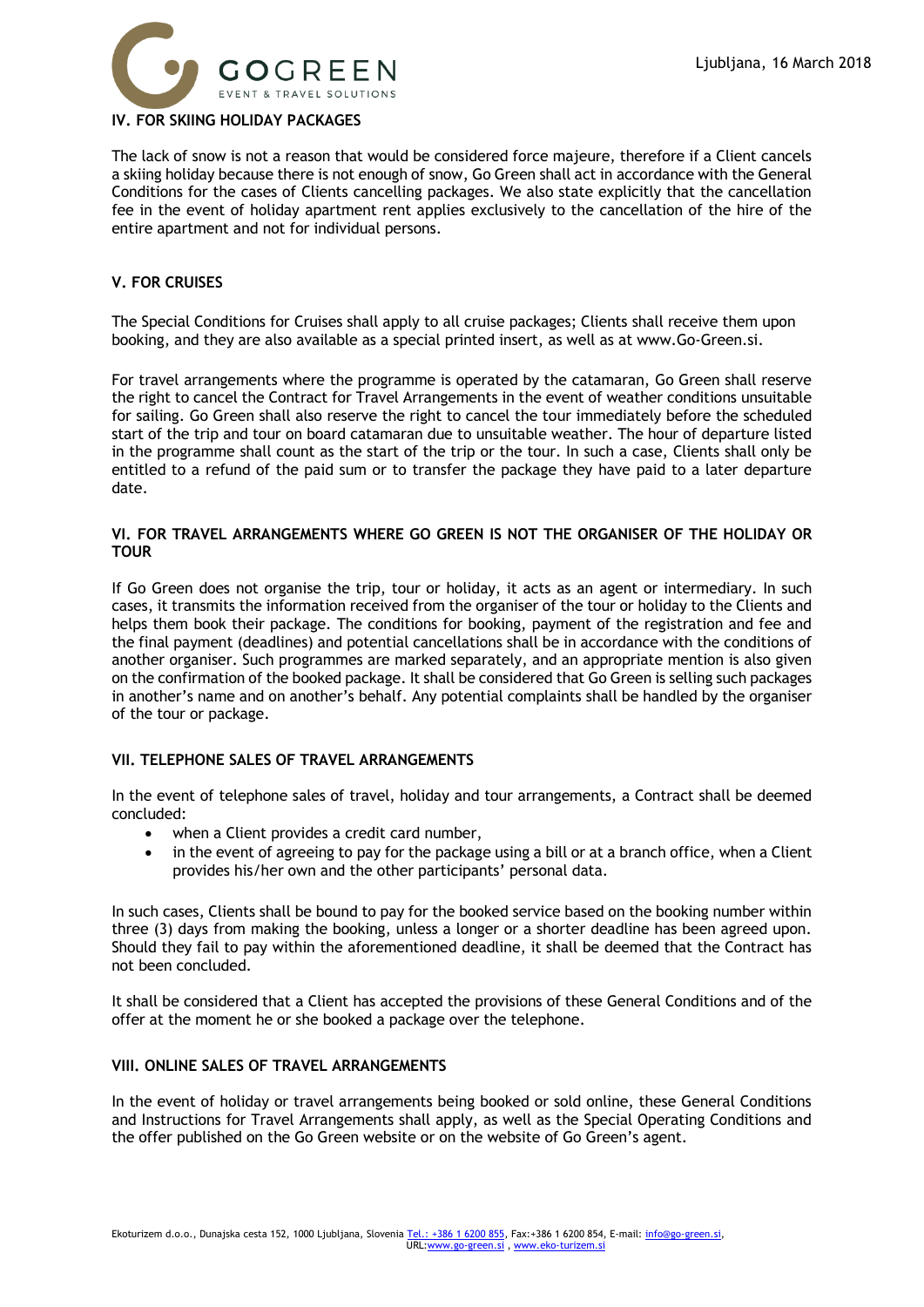

In the case where the provisions of these General Conditions and Instructions for Travel Arrangements preclude the provisions of the Special Operating Conditions and the offer published on the Go Green website, the provisions published on the website shall apply.

It shall be considered that a Client has accepted the provisions of these Special Conditions and Instructions at the moment he or she ordered an individual Go Green service on the website.

The key condition for the validity of a booking is the payment of the entire service within 3 days from submitting the order or booking, unless a different deadline has been set. If the service has not been paid within the abovementioned deadline, it shall be considered that no booking has ever been made.

## **IX. TRAVELLING WITH CHILDREN**

Particular cases laid down in particular holiday or travel arrangement offers may stipulate that underage children up to the age determined in such a programme, accompanied by two paying adults, are granted discounts for individual services from among those that make up the package, or on the package as a whole.

The conditions and the amounts of individual discounts are detailed in each particular holiday package description or trip/tour itinerary/programme. If a given programme does not provide for any special discounts for underage persons travelling with two adults, this means that the package in question does not foresee any such discounts.

Each child, regardless of age and the amounts of potential discounts must be entered on the travel document and be in possession of valid ID required for potential entry into the countries travelled to. In the event of a child not being listed on the travel document or voucher for a given holiday or travel arrangements, it shall be considered that this child has no right to travel as part of that particular tour or holiday package.

### **X. LAST MINUTE HOLIDAYS AND TOURS or LAST MINUTE PACKAGES and other affordable travel arrangements**

A 'last minute' package means that these are the last available holiday or travel arrangements.

Occasionally, the organiser has the possibility to offer certain specially marked affordable packages where the name of the hotel might be unknown upon the conclusion of the Contract. This means that the name of the accommodation facility is not mentioned in the Contract for Travel Arrangements. For such packages, the organiser guarantees the information that is stated in the Contract and includes at least: category of the facility (as per the official national categorisation), room type, services provided at the hotel (overnight, half board, all inclusive, etc.) and the location of the accommodation. The Clients booking such packages will be told the name of their accommodation facility at the latest in the notification letter prior to departure.

#### **XI. AIR TRAVEL WITH LOW-COST CARRIERS**

For low-cost airline flights, Clients are allowed – unless the programme states otherwise – to carry 1 piece of hand luggage (backpack/suitcase) to be taken aboard and measuring a maximum of 56x45x25 cm. The package price also includes 1 piece of luggage per person to be checked in, with a total weight of 15 kg (20 kg in some instances). The exact allowed weight (both for carry-on and checked-in luggage) included in the price shall be stated in the notification letter prior to departure and depends on the selected carrier.

Food and beverages on board are not included in the price and, as a general rule, the seating may not necessarily be allocated beforehand. Upon making the booking, one must state the exact FIRST and LAST NAMES, as the ones printed in the ID document the Client will use to travel (valid ID card when it is sufficient, or passport). Certain airlines also require the number, validity and type of the ID document the Client will use to travel, and the Client's date and place of birth. Any subsequent modifications of